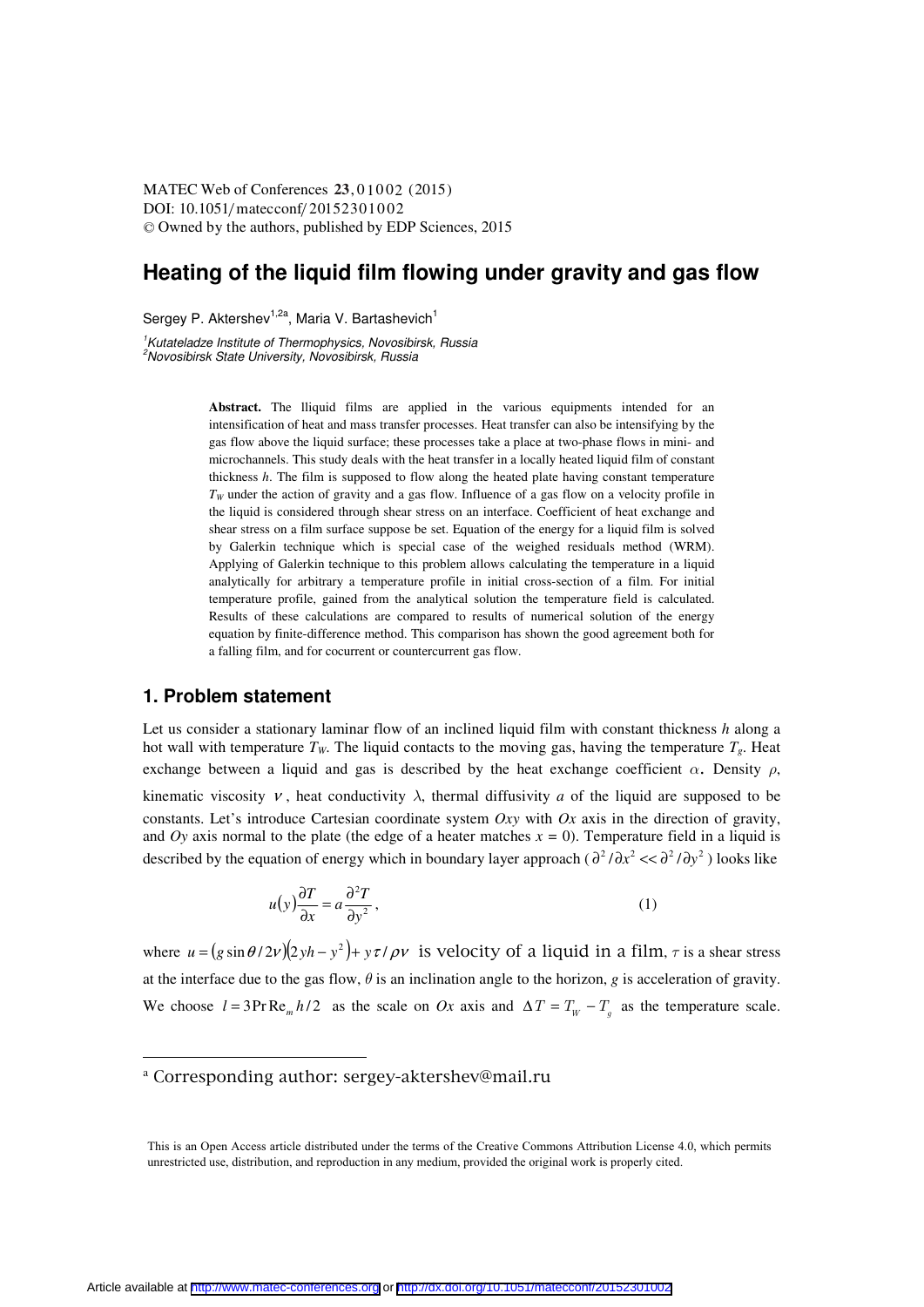#### MATEC Web of Conferences

Here  $\text{Re}_m = gh^3 \sin \theta / 3v^2$  is Reynolds number of the falling film,  $\text{Pr} = v/a$  is Prandtl number. We introduce dimensionless variables  $x/l$ ,  $y/h$ ,  $(T - T_g)/\Delta T$ , keeping the same notations. In dimensionless variables the equation (1) looks like

$$
((2+r)y - y^2)\frac{\partial T}{\partial x} = \frac{\partial^2 T}{\partial y^2}.
$$
 (2)

Here  $r = 2\tau/(\rho gh \sin \theta)$  is a dimensionless shear stress. Boundary conditions for equation (2) at the heated wall and at the film surface look as follows

$$
T\Big|_{y=0} = 1, \left(\frac{\partial T}{\partial y} + Bi \cdot T\right)\Big|_{y=1} = 0.
$$
 (3)

Here  $B = \alpha h / \lambda$  is a Biot number. The conditions (3) should be provided by a profile of temperature of a liquid on an inlet (at  $x = 0$ ):

$$
T\big|_{x=0} = F(y). \tag{4}
$$

Note, that the problem similar to (2)-(4) for laminar liquid flow in a tube in a region of thermal stabilization has been solved by Petukhov [1] by expansion the temperature into the series of degrees of radial coordinate.

# **2. Applying of Galerkin technique to the film flow heating**

We solve this problem by Galerkin technique which is special case of the weighed residuals method (WRM) [2]. We search for the temperature field in the form

$$
T(x, y) = T_{st} - \sum_{k=1}^{\infty} a_k(x) \psi_k(y).
$$
 (5)

Here  $T_s = 1 - y \cdot Bi / (1 + Bi)$  is a temperature profile in a film which will be established far from heater edge, and test functions  $\psi_k(y) = \sin \omega_k y$ ,  $k = 1,2,3...$  should satisfy to boundary conditions

$$
\psi(0) = 0, \left. \left( \frac{d\psi}{dy} + Bi \cdot \psi \right) \right|_{y=1} = 0.
$$
 (6)

It follows from (6) that all frequencies  $\omega_k$  must be roots of the transcendental equation

$$
\omega \cdot \cos \omega + Bi \cdot \sin \omega = 0.
$$

The system of test functions  $\psi_k(y)$  defined in the interval  $0 \le y \le 1$  can serve as orthogonal basis (that

is  $\int$  $\boldsymbol{0}$  $\psi_k \psi_m dy$  at  $k \neq m$ ). Any function  $\Phi(y)$  can be presented in the form of an expansion in a series on

basis functions  $\psi_k(y)$ . It is easy to see, that the temperature defined by formula (6) satisfies to boundary conditions  $(3)$ . Substituting  $(5)$  in the equation  $(2)$ , we receive a residual

$$
R(x, y) = \sum_{k=1}^{\infty} R_k(x, y) \equiv \sum_{k=1}^{\infty} \Biggl( \Bigl( (2+r) y - y^2 \Bigr) \frac{da_k}{dx} + \omega_k^2 a_k \Biggr) \psi_k.
$$

Equating to null a projection of any residual component  $R_k(x, y)$  on the element of basis  $\psi_k(y)$ , we obtain the equation for "amplitude"  $a_k(x)$ .

$$
\frac{da_k}{dx}\int_0^1 ((2+r)y - y^2)\psi_k^2 dy + \omega_k^2 a_k \int_0^1 \psi_k^2 dy = 0.
$$

01002-p.2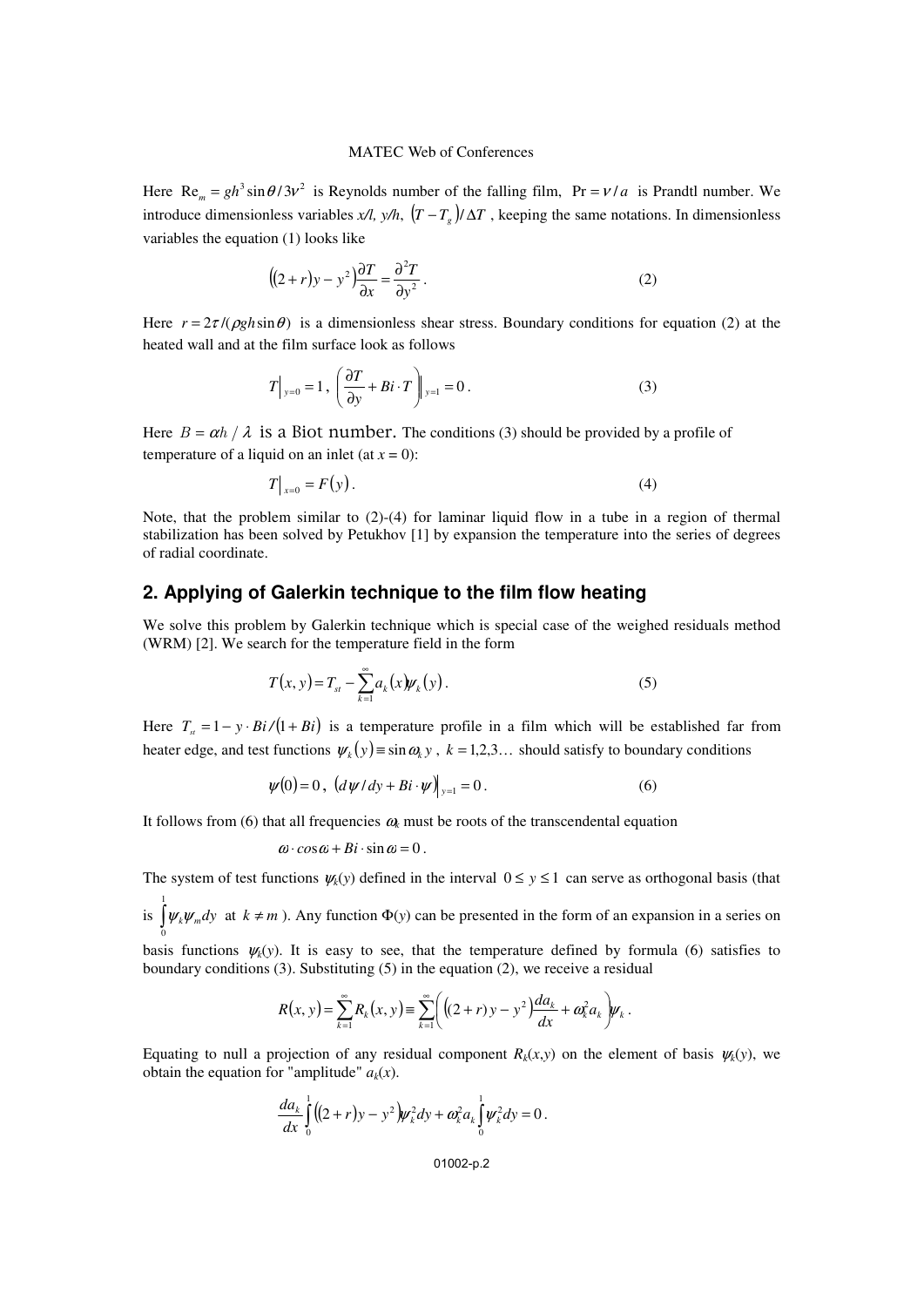### TSOTR 2015

The solution of this equation looks like

$$
a_k(x) = a_k(0) \exp(-\lambda_k x), \text{ where } \lambda_k = \omega_k^2 \int_0^1 \psi_k^2 dy / \int_0^1 ((2+r)y - y^2) \psi_k^2 dy > 0. \quad (7)
$$

The values  $a_k(0)$  should be calculated with help of conditions (4) on an inlet. Substituting (5) in (4), we obtain

$$
\sum_{k=1}^{\infty} a_k(0)\psi_k(y) = T_{st}(y) - F(y).
$$

Thus,  $a_k(0)$  are expansion coefficients of function  $T_{st}$ −*F* in basis  $k_k$  (*y*). Taking into account orthogonality of basic functions, all  $a_k(0)$  are calculated by the formula

$$
a_{k}(0) = \int_{0}^{1} (1 - yBi / (1 + Bi) - F(y)) \psi_{k} dy / \int_{0}^{1} \psi_{k}^{2} dy.
$$
 (8)

Thus, relations (5), (7), (8) represent the solution of a problem by Galerkin method for an arbitrary profile of temperature on an inlet. The inlet temperature profile  $F(y)$  we take through the self-similar solution which is true for the entrance region  $(x \ll 1)$ . This self-similar solution looks as [3]

$$
T_a(\xi) = 1 - \int_0^{\xi} \exp(-z^3/9) dz / \int_0^{\infty} \exp(-z^3/9) dz.
$$

Here  $\xi = y((2+r)/x)^{1/3}$  is self-similar variable. Here *x* is a distance, which is necessary for growing up of the heated layer to the film surface.

# **3. Results of the calculations**

In figures 1–2 the results of calculations by WRM compared with numerical solutions of the equation (2) by finite difference method are presented for vertical film flow. Opened circles show calculation by WRM and solid lines show calculation by finite difference method. In figure 1 the surface temperature of the falling film in dependence on distance is presented. The curves 1–2 correspond to different values of Biot number. Figure 2 show the surface temperature in depends on distance for liquid film flowing under gravity and countercurrent gas flow. The curves 1–3 correspond to the different values of the dimensionless shear-stress  $r$  at fixed Biot number  $Bi = 0.5$ .

The distance on which the temperature profile becomes close to  $T_{st}$  (*y*), decreases with growth of Biot number (see Fig. 1). This distance essentially depends on a shear stress  $\tau$ . For example, in case of countercurrent gas flow  $(r < 0)$ , the distance of development of temperature profile decrease essentially with growth of  $|r|$  (see Fig. 2).